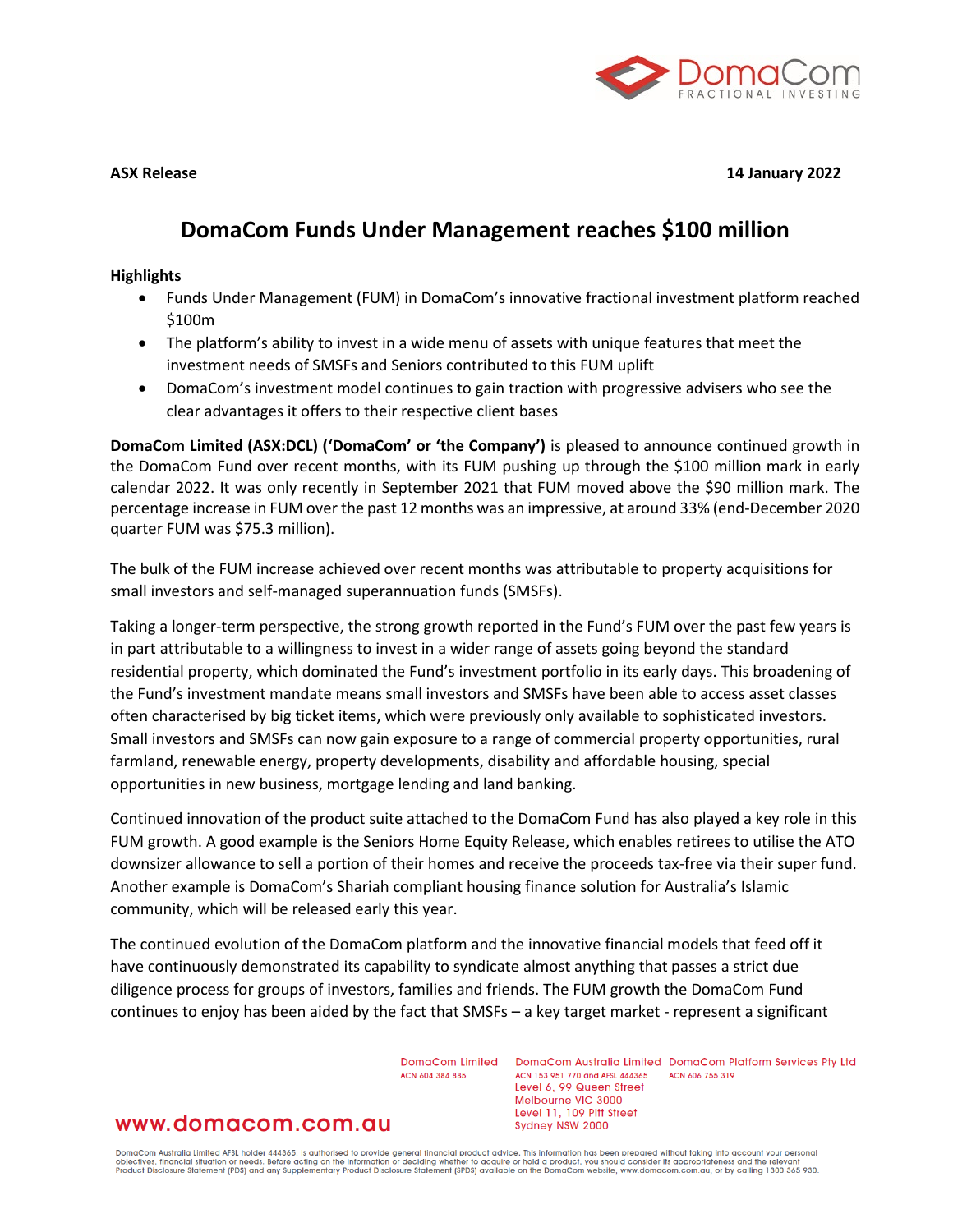percentage of Australian investors who are able to curate a portfolio of high value assets by syndicating with other investors to maintain a balanced portfolio. Any investor can, by virtue of the DomaCom platform, now get a foothold on the property ladder and enjoy the growth that many segments of this asset class have recently delivered.

**DomaCom CEO, Arthur Naoumidis, said:** "We are delighted with the continued growth in the DomaCom fund's FUM over recent months. It in part reflects our decision some years ago to diversify the fund's asset mix into other property sub classes besides residential. The FUM growth can also be attributed to the DomaCom's team's continued ability to enhance the product offerings feeding off the Fund. As part of this process, they have worked diligently to secure unique rulings for SMSFs and seniors looking to downsize and use their home to top up their super – and this quest is ongoing.

There is another important driver behind the continued excellent FUM growth our Fund has achieved. This is the support of a small but growing supporter base among financial service licensees, their adviser networks as well as their smaller investor and SMSF client bases. Investors serviced by these early adopter advisors continue to derive benefits from exposure to the wider spread of asset classes accessible via the fractional investing model. We anticipate that the DomaCom's team's ongoing ability to evolve the fractional investing platform's product offerings as well as continued growth in the number of financial advisors investing client monies into the Fund will power FUM growth over the coming year."

This announcement has been authorised for release to the market by Company Secretary Philip Chard.

### **Ends**

## **About DomaCom**

DomaCom Limited (ASX:DCL) owns and operates a fractional investment platform that provides real solutions for SMSF's, retirees and new home buyers. Using the DomaCom platform, investors can make fractional investments in a range of asset classes including property-related investments, mortgage-backed securities, renewables, affordable housing, disability accommodation and debt securities via a unique trust structure tailored to them.

Retirees can sell a fraction of their house to investors, possible family members, to help them improve their retirement income.

DomaCom runs a crowdfunding campaign process in which investors can commit as much as they want towards the purchase of assets together with other like-minded investors. When a campaign is complete, DomaCom purchases the asset, places it in a sub-fund, and issues the investors with units in proportion to the amount they invested.

DomaCom's proprietary platform allows Australians to invest in almost any asset class, empowering them to create diversified portfolios with comparatively lower minimum investments and competitive cost structures.

To learn more, please visit: [www.domacom.com.au](http://www.domacom.com.au/)